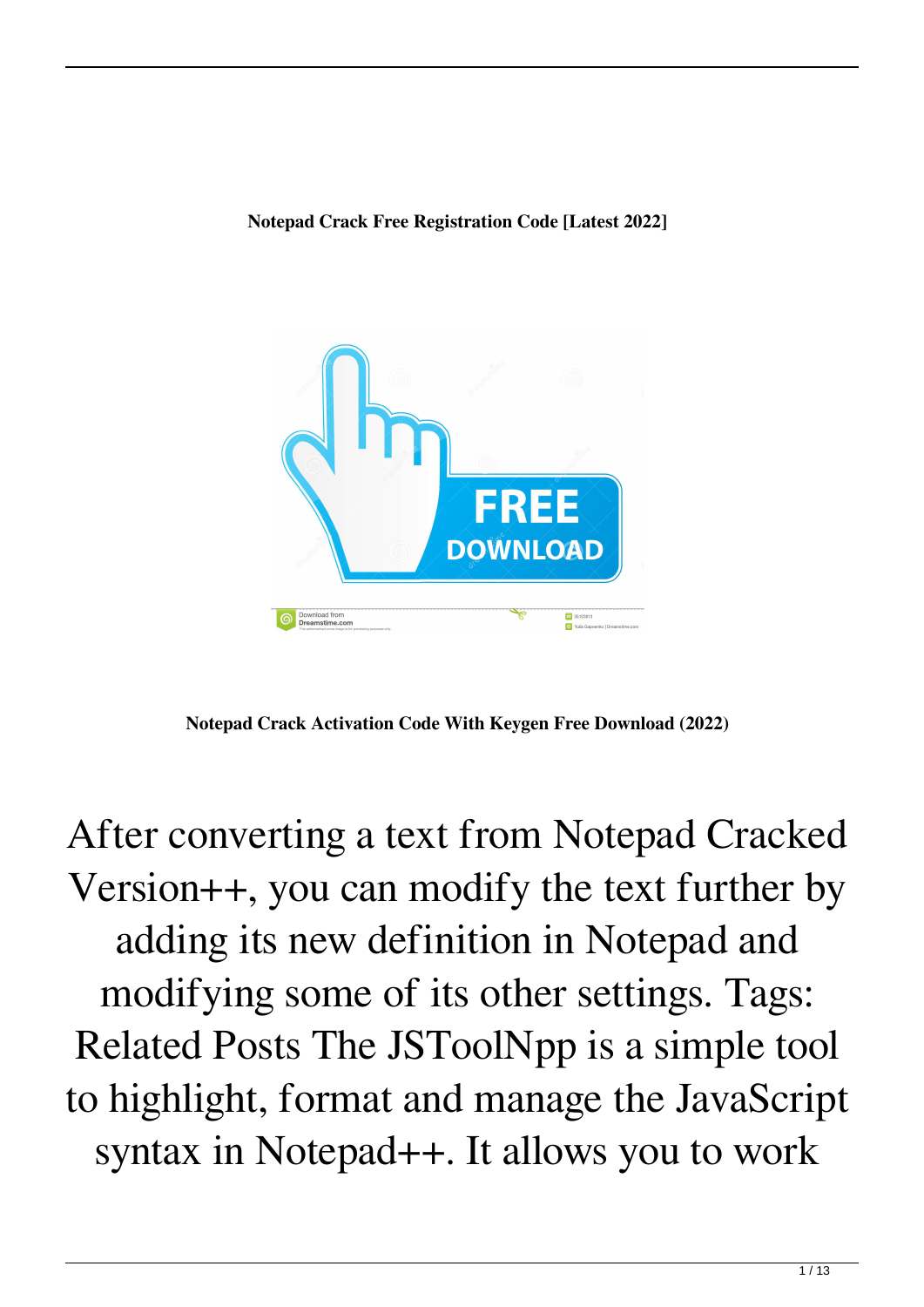with large files, over 10 MB in size, while keeping syntax highlighted by making the process easier and more efficient. It is developed especially for Notepad++. The author is responsible for a lot of notable contributions, including several Notepad++ Plugins. Furthermore, there are various versions of the tool available for different languages. The JSToolNpp highlights syntax errors, and applies formatting to your JavaScript codes. The author of the plugin has also integrated JSON editor for a better view of a certain structured data. As for its functions, it can help you view the content of specific fields of the JSON data with the JSON viewer. It can also help you insert, edit and delete specific data through specific commands. However, there are also some limitations, such as the file size it can handle and the contents. This plugin is recommended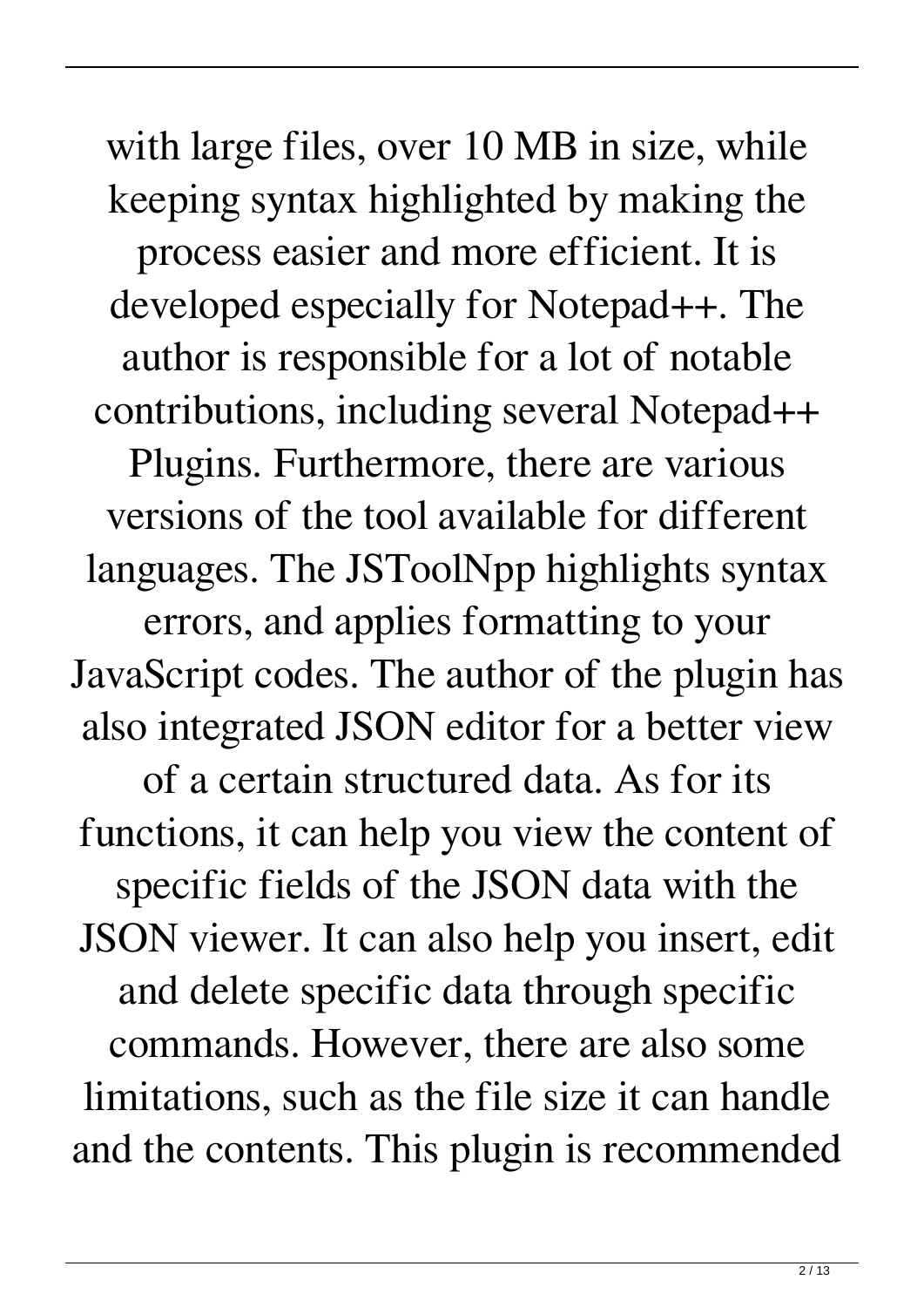for all users who want to manage JavaScript code in Notepad++. Furthermore, it is available for all operating systems.Q: Updating value in an array in Ruby Im working on a chat system, I made an array with all the conversations, the conversation has the message that the user wrote and his name.  $MessageList = []$  while let = true do puts "What would you like to do now? (1:Delete) (2:Send) (3:Back)" print "[i]".center(" ") choice = gets.chomp.to\_i if choice == 1 exit elsif choice  $== 2$  MessageList[i].message  $=$ gets.chomp.to\_s MessageList[i].name = gets.chomp  $i = i - 1$  else exit end end puts "Bye." Now, I want to update the value of that message to nil. A:

**Notepad Crack+ Keygen Full Version**

KEYMACRO is a Windows program designed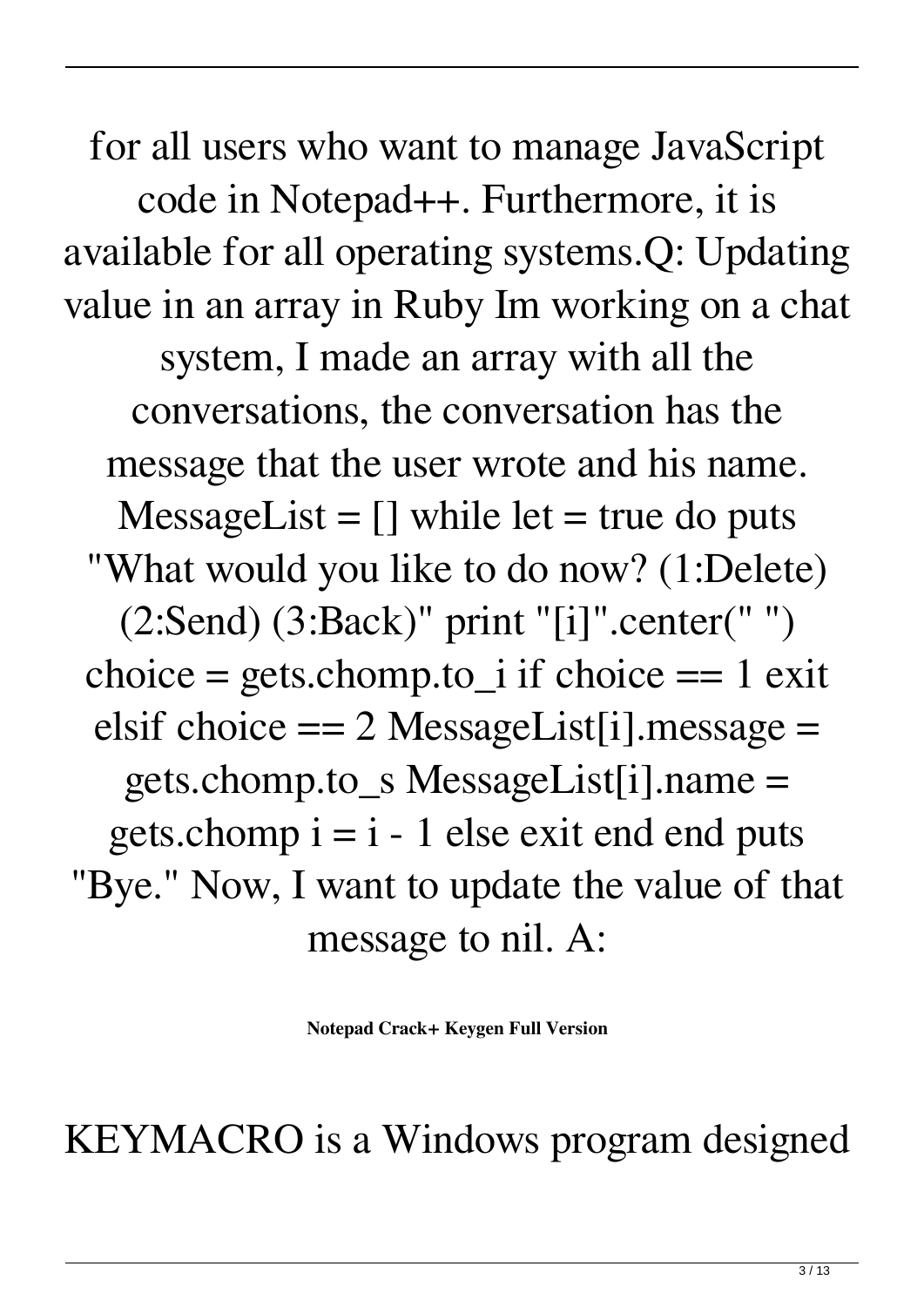to control the keystrokes of your computer, allowing you to create macros and assign shortcuts to your most-used functions. The software provides a customizable user interface where you can assign keystrokes to any action you desire: a document opening, writing, signing, importing or emailing, deleting or saving files, and many more. It supports macros on both hotkeys and mice, and on your keyboard keys and non-standard keys. New features in KEYMACRO 12: KEYMACRO 12 offers major new features: - Support for the latest Windows systems (Windows 7/8/10) - Improved and enhanced options - New extensions for "Ctrl+X" and "Ctrl+C" to create or copy files and folders, "Ctrl+X" to import data, and "Ctrl+C" to create a new document. - The number of seconds before a macro starts will now be configurable. - The "Ctrl+A" function now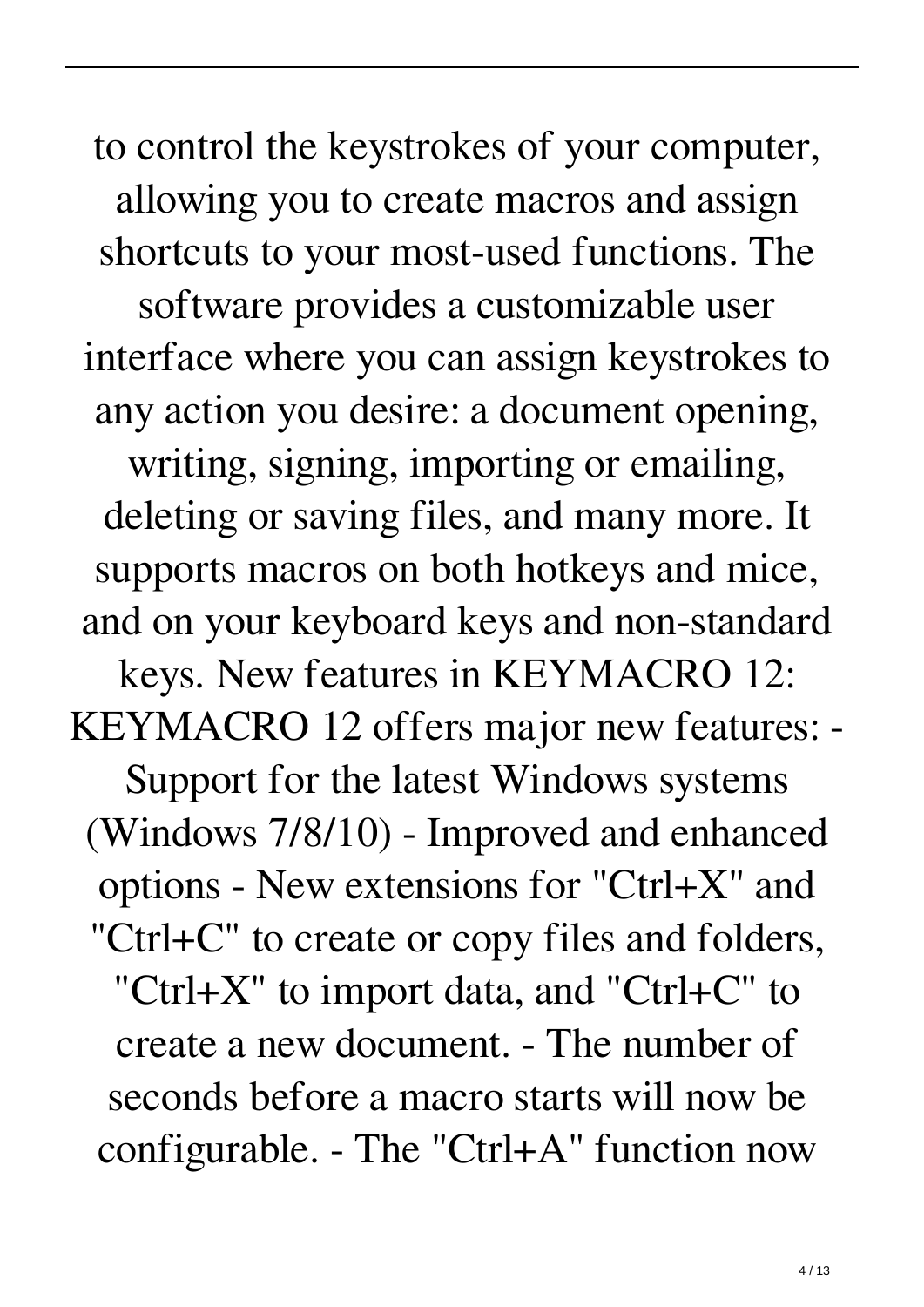works on Macs - New contextual menu for file operations. - Very fast searching, based on the Windows API. - Support for optional display of shortcuts in the status bar and a re-sizeable status bar. - A list of all shortcuts available in the application. - A new "Cheat Sheet" for quick access to the most used functions. - A macro editor. - Support for Windows 10 "Do Not Automatically Run" command. - New menu options for inserting a space or Newline at the end of a line, and in each paragraph. - New extension for the "Ctrl+D" function to add a new line or paragraph. - A new function for auto-launching macros. - Many new extensions for keystroke customization. - Many new options for the right-click context menu. - Hundreds of new symbols, including many unicode characters. In summary, KEYMACRO 12 is a great program for controlling your computer via keystrokes. It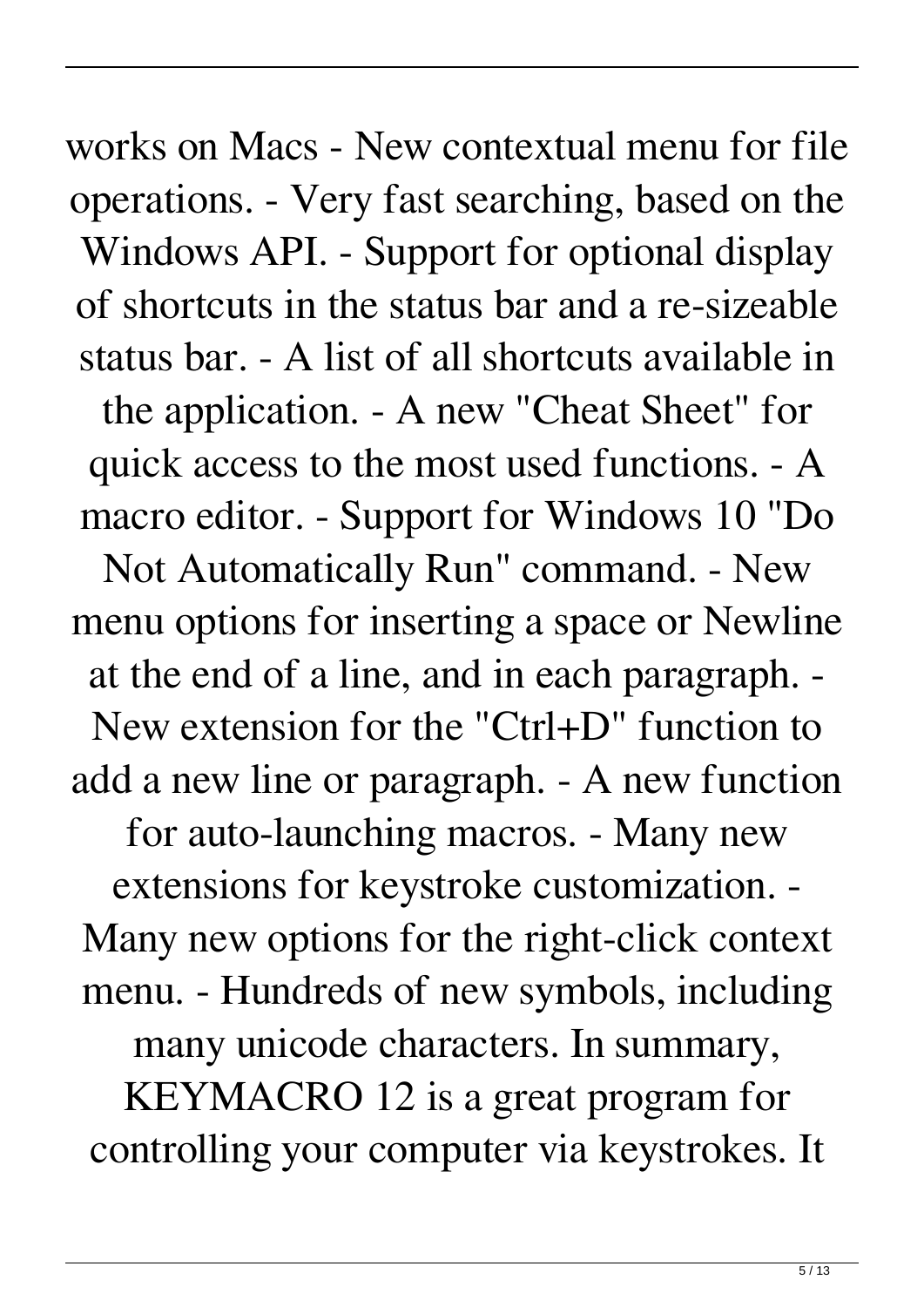enables you to create macros that take your control of your computer to new heights. QUICKDETAILS: - KEYMACRO is a Windows program designed to control the keystrokes of your computer, allowing you to create macros and assign shortcuts to your most-used functions. The software provides a customizable user interface where you can assign keystrokes to any action you desire: a document opening, writing, signing, importing or emailing, deleting or 77a5ca646e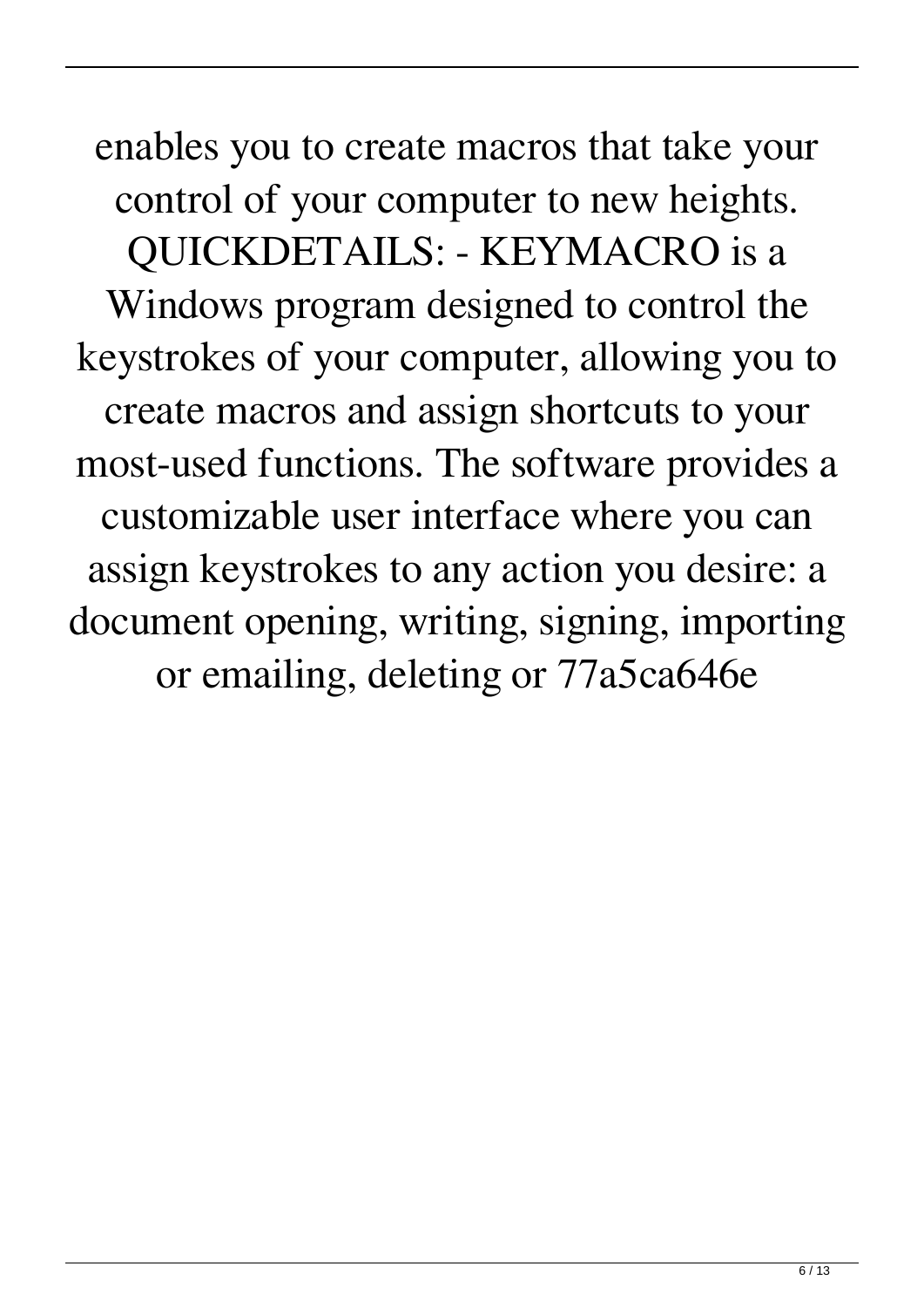Text editing is a rather basic task, but its advantages cannot be overstated. This article lists some of the most useful tools for this purpose. Notepad 2.7 is a simple and fast plain text editor that offers excellent support for most common features. It's available for both 32 and 64 bit systems, it has simple user interface and it's free. It has no scripting capabilities and it's not compatible with Windows Vista, 7, 8 or 10. It does not support Unicode characters and it doesn't support drag and drop actions. Notepad++ is a free and open source notepad-like text editor for Windows, with many advanced features. It offers an intuitive interface that is based on the multi-tabbed interface. The software uses an XML-based file format and provides native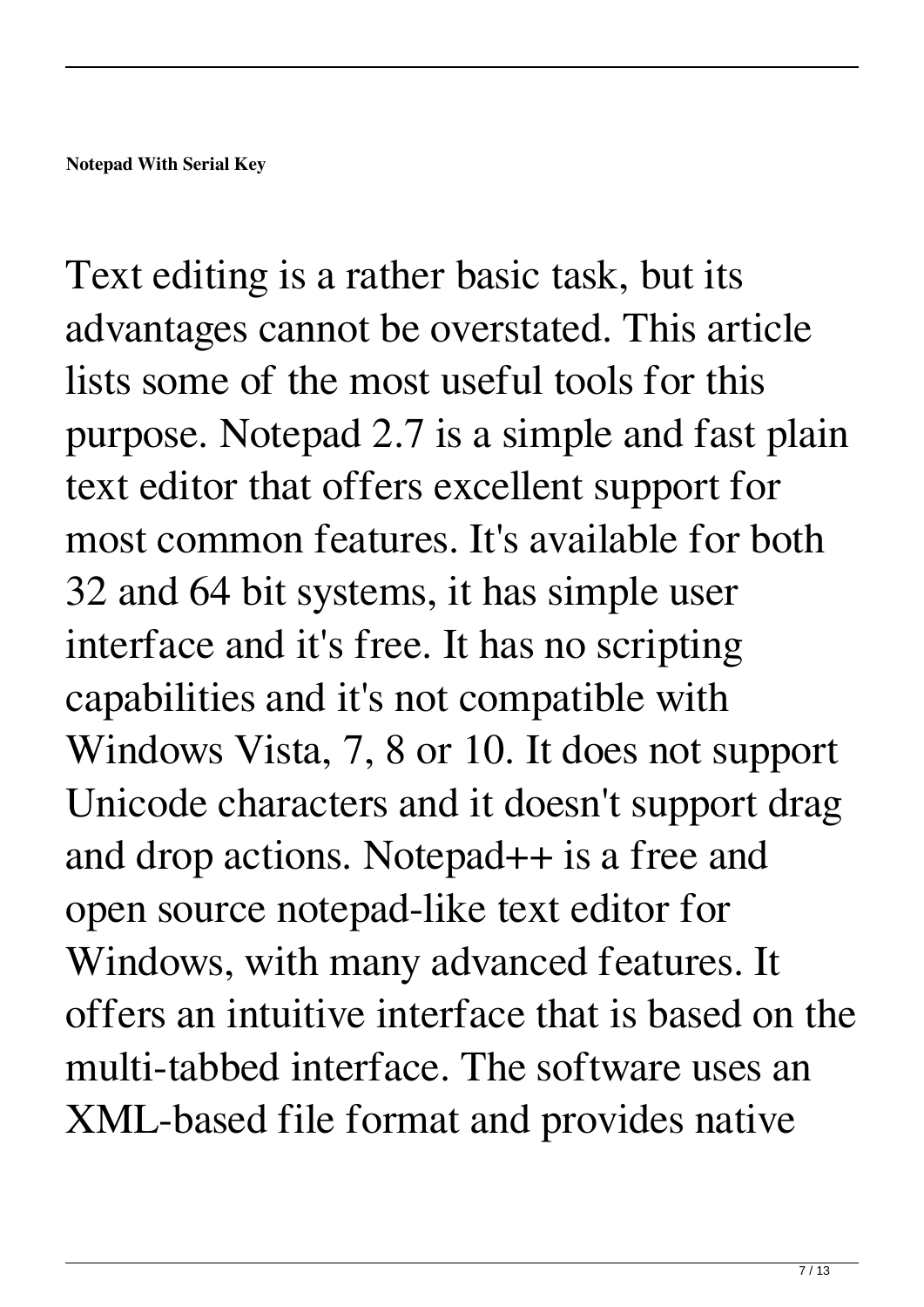syntax highlighting support for a wide range of programming languages, as well as powerful searching and replace functionality. Classic Notepad - Software SpyFi allows you to hide your IP address and credit card numbers when you browse the Internet or type information into your web browser. It is also an ideal tool for hiding text messages in a Word document or hiding information in an e-mail. No typing or modification of file is needed. Version 1.6 has been completely revised and improved. The Notepad used to be a text editor for Windows. As of Windows 7 it is a feature of the Win32 API that allows you to edit text files. But that was all it could do. There was no drag and drop or other functionality that allowed users to do more than edit text. Notepad++ is a free and open source text editor for Windows. It is a multi-platform application with the capability to save and load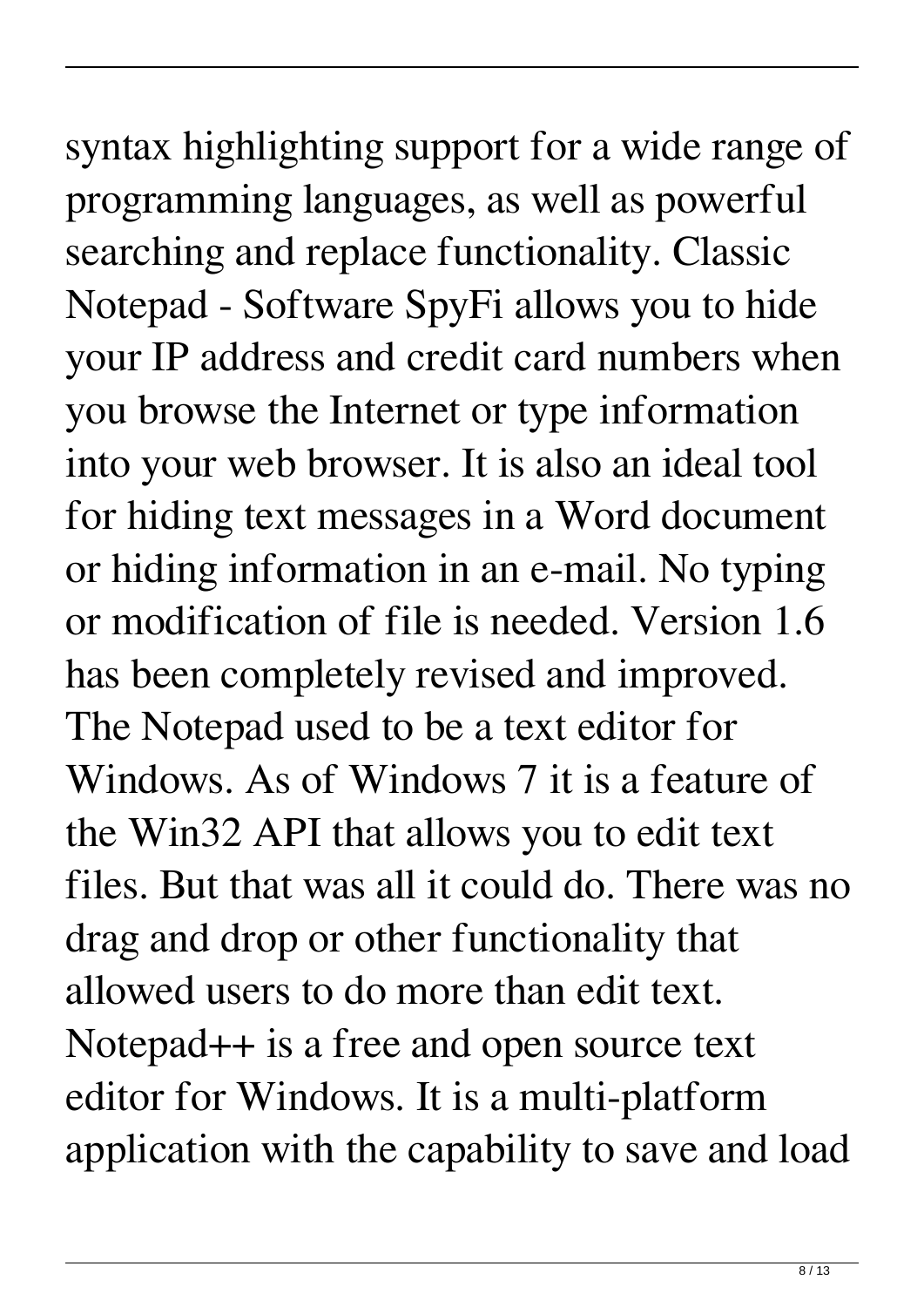## files in a wide variety of formats. Although it does not contain any editing features beyond the basic text file editing functions, it does have many special features such as finding and replacing text, spell checking, syntax highlighting, and a whole lot more. The Classic Notepad by Portysoft is a small program that allows you to easily edit your text files. You can also add new lines, erase entire lines and remove comments. Portysoft Notepad is a completely free, free, small and fast application designed for Windows, which allows you to edit plain text files. However, it is also suitable for programmers who would like to edit text files or files with macros.

WordPad is a stripped-down word processing program. It is easy to use and it's

**What's New In?**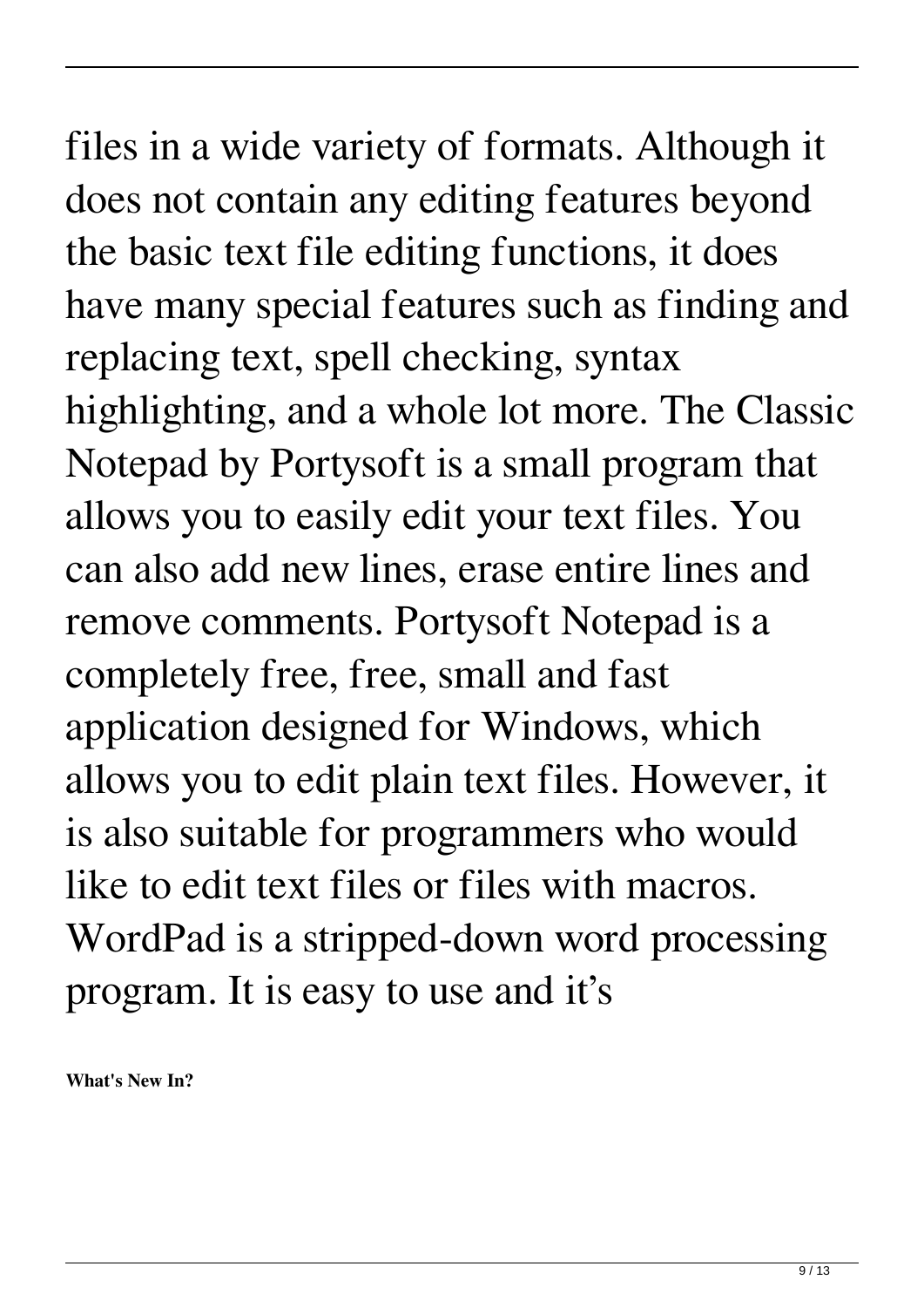## Notepad is a simple, accessible and very easyto-use text editing software that can help you create new text files or edit already existing ones. Notepad is a tool that's been created with Java and can run on platforms such as Windows, Mac OS X and Linux. Features: ● Notepad is a tool that's been created with Java and can run on platforms such as Windows, Mac OS X and Linux.  $\bullet$  Create new text files or edit already existing ones with ease. ● Cut, copy and paste text. ● Insert Unicode characters. ● Set the font, color, background color and size. ● Create basic text documents in a variety of file formats. ● Edit the contents of text documents. ● Create and edit textbased programs. ● Create and edit log files. ● Import data from Windows clipboard to Notepad. ● Save and open documents. ● Print text to any printer. ● Export text to Word,

Excel and PDF files. ● Save document to disk.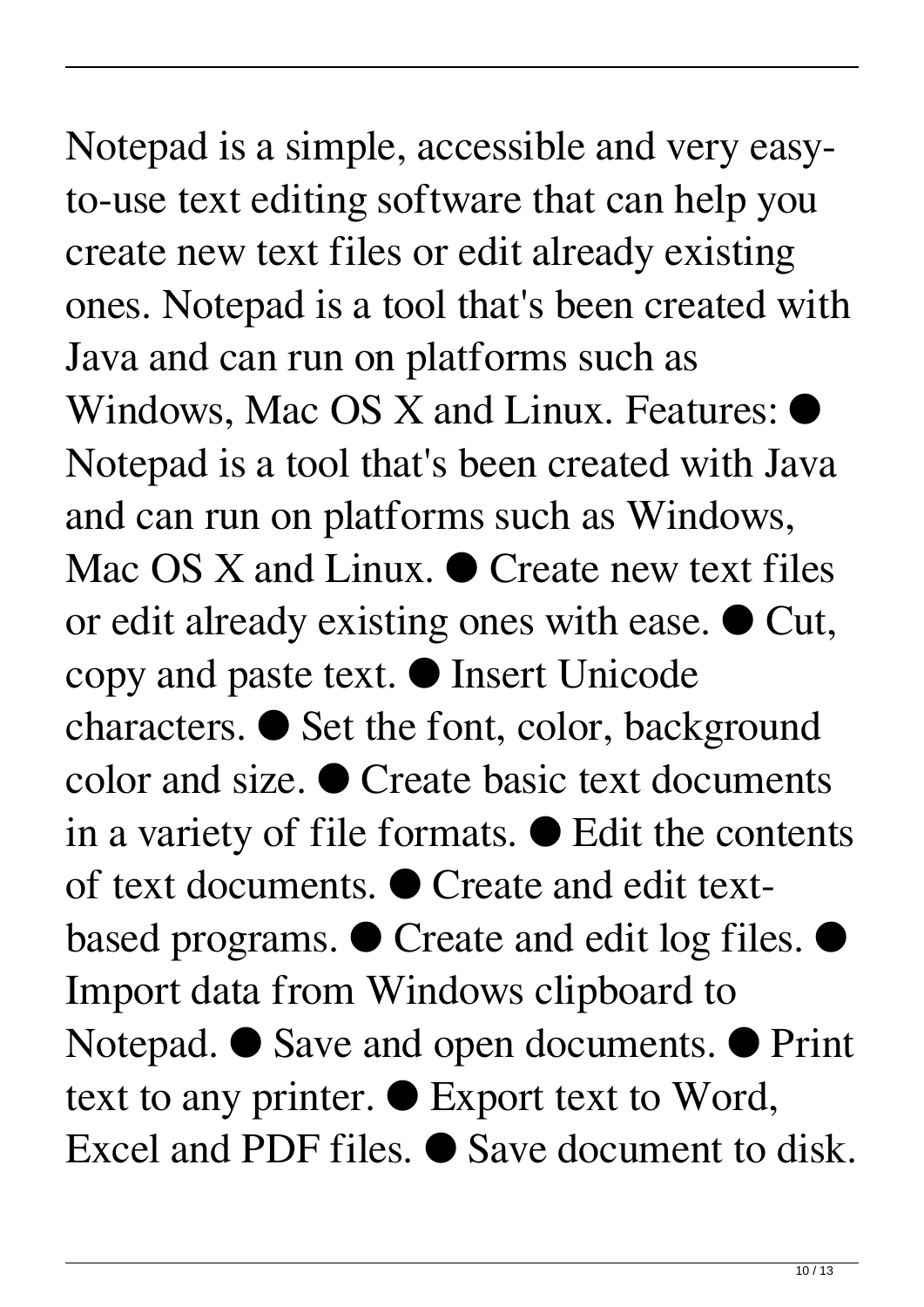● Revert the changes made to the documents. Features: ● Create new text files or edit already existing ones with ease.  $\bullet$  Cut, copy and paste text. ● Insert Unicode characters. ● Set the font, color, background color and size. ● Create basic text documents in a variety of file formats. ● Edit the contents of text documents. ● Create and edit log files. ● Import data from Windows clipboard to Notepad. ● Save and open documents. ● Print text to any printer. ● Export text to Word, Excel and PDF files. ● Save document to disk. ● Revert the changes made to the documents. ● Open an existing file in Notepad. ● Open a file from a location on your computer.  $\bullet$  Open a file from a network location. ● Save the contents of a file as a new text document. ● Save the contents of a text document as a new text file. ● Open an existing text file in Notepad. ● Open an existing text file from a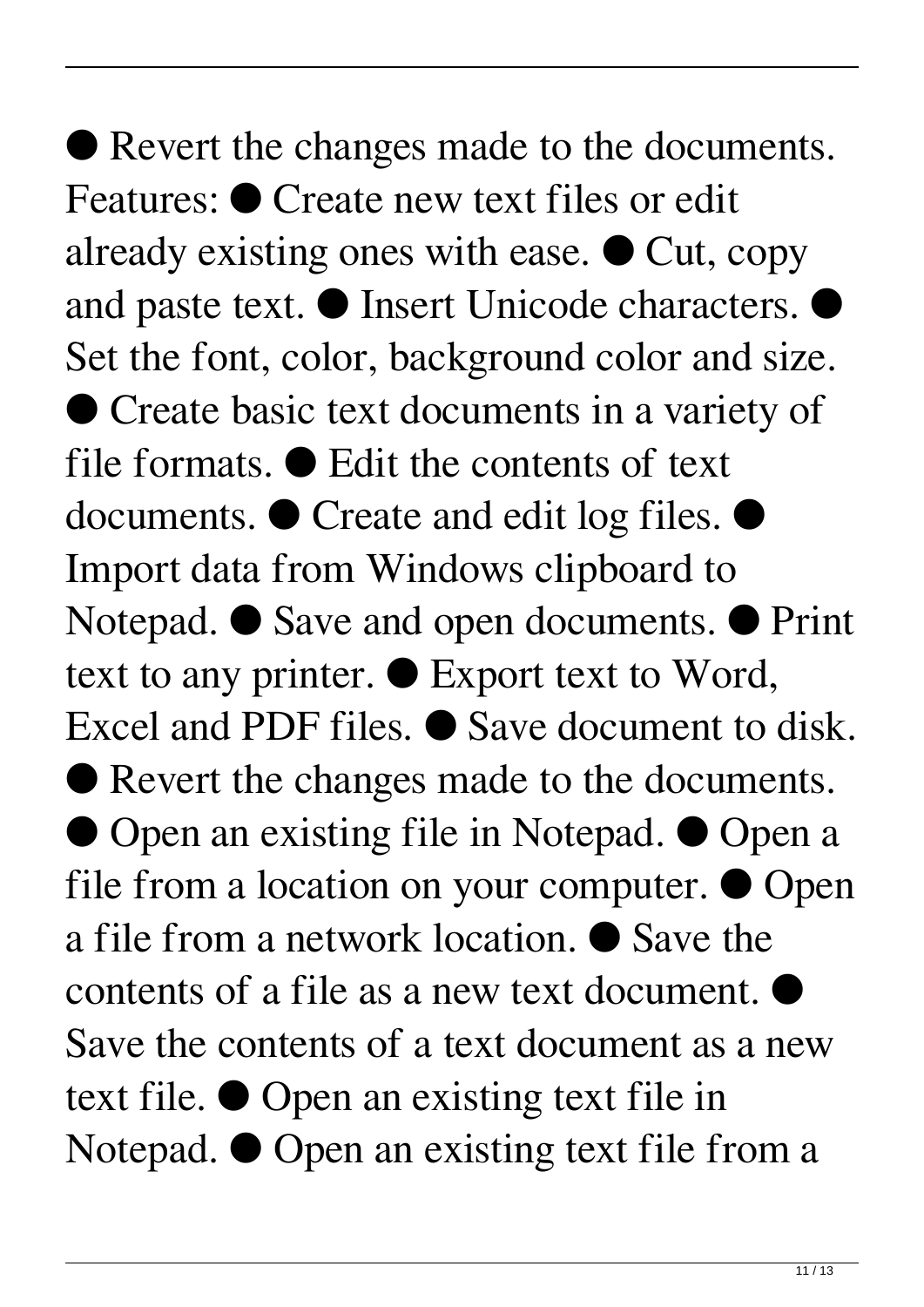location on your computer. ● Open an existing text file from a network location. ● Open an existing text file from a disk location. ● Revert the changes made to a text document. ● Revert the changes made to a text file. ● Open a file with Notepad. ● Open a file with Notepad and a specified title. ● Open a file with Notepad and a specified file type.  $\bullet$ Open a file with Notepad and a specified file type and a specified file name. ● Open a file with Notepad and a specified file type and a specified file name. ● Open a file with Notepad and a specified file type, a specified file name and a specified file extension.  $\bullet$ Open a file with Notepad and a